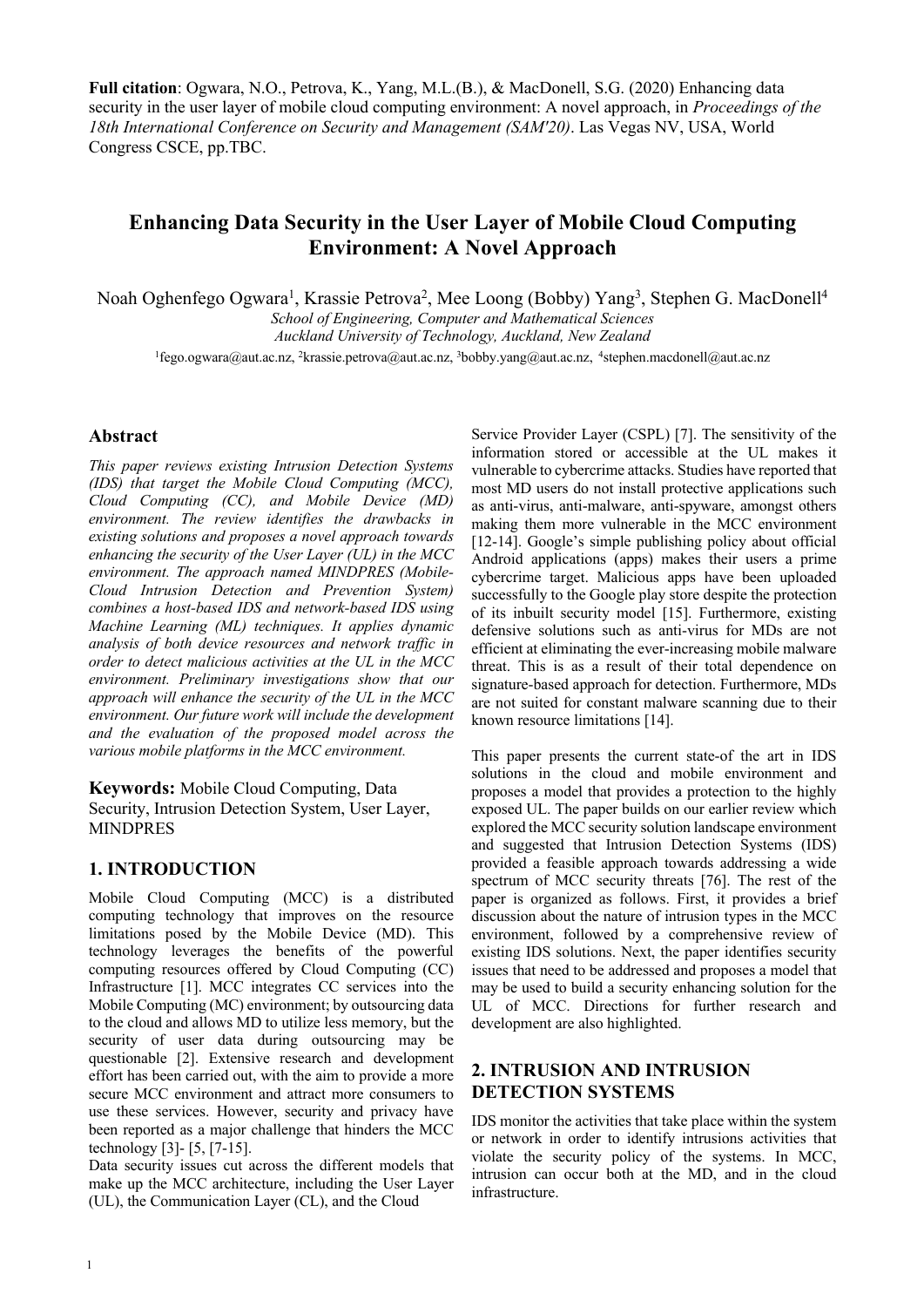#### **A. Intrusion in Mobile Devices**

In the UL of the MCC infrastructure, MDs are used to access the resources of this environment. As the MD architecture is similar to the architecture of personal computers, MDs are vulnerable to the same types of intrusions and malicious activities, for example, viruses, trojan horses, spyware [16].

## **B. Intrusion in the Cloud Infrastructure**

MCC environments are also vulnerable to intrusion that targets the security of technology itself. confidential information that may be stored by users in cloud resources may become the target of an attack. Through obtaining unauthorized access attackers may violate the privacy and confidentiality of the data stored in the cloud by cloud users. Amongst others, the type of intrusion attacks that are prevalent in the CC infrastructure include insider attacks, flooding attacks, Denial of Services (DoS) attacks, user to root attacks, port scanning, Virtual Machine (VM)attacks, covert-channel attacks. Such intrusion attacks are dangerous since they affect both the MD users and the cloud service provider (CSP). Moreover, it is the responsibility of CSPs to provide adequate security protection of user information [16- [18].

#### **C. Types of IDS**

There are mainly four different types of IDS used in Cloud: Host-based Intrusion Detection Systems (HIDS**),** Networkbased Intrusion detection Systems (NIDS), Hypervisor based IDS (Hy-IDS), and Distributed Intrusion Detection Systems (DIDS).

**HIDS.** These IDS are installed in the host machine and detects intrusion by analyzing the information it receives. Information sources include for example, the file system, system calls, and log files.

**NIDS.** These IDS detect intrusion by analyzing the network packets in order to discern malicious activities in the network. NIDS compare the current network behaviour with previously observed behaviour to identify suspicious activities.

**Hy-IDS.** These IDS allow users to monitor the communication channels across VMs and analyze communication patterns in order to detect possible intrusion.

**DIDS.** These IDS may comprise several HIDS and NIDS over a large network. As DIDS deploy the detection techniques used by both NIDS and HIDS, DIDS inherit the benefits of both types of systems [16]-[17].

## **D. IDS Detection Method**

Detection Methods (DM) used in IDS can be categorized according to the following approach. Signature-based detection (SB) attempts to define a set of rules ('signatures'), which are used to detect (and predict consequentially) the appearance of known intrusion attack patterns. In a cloud-based system, this method can be used to identify a known attack [19].

Anomaly-based detection (AB) is concerned with identifying and labeling 'malicious' an event that deviate from the normal cloud network behavior. The method has the advantage of identifying attacks that may have not been found previously [17]. Finally, Hybrid detection (HB) is used to enhance the capabilities of an existing IDS by combining SB and AB in order to enable the detection of both known attacks, and unknown attacks [17].

## **3. METHODOLOGY AND RESULTS**

A total number of 371 papers were obtained from our search across four different electronic databases (IEEE, Science Direct, ACM and Springer Link), published between 2010 and 2020. Only peer reviewed journal articles and conferences papers that were written in English language were used in this study. The 58 papers that were selected for a detailed review proposed either solutions or solution frameworks for intrusion and/or malware detection either in the MD, or in the CC/MCC environment. A summary of the review results is shown in Table 1. Each article is assigned an identifier and is referenced to the source paper (columns 1, 2, 3). The IDS type, its detection method and scope are shown in columns 4, 5, 6. The last three columns describe the characteristics, or dimensions, of the proposed solution or framework. A number of different criteria's have been used in prior research to investigate existing solutions and identify weakness [5- 7],[17]. Extracted from the literature, the solution dimensions described below were used to analyze the IDS frameworks included in the review. The  $\checkmark$  indicates that the framework includes the dimension in its architecture while û indicates that the framework does not include it.

**IDS Type**. This dimension specifies the kind of IDS that was proposed in each framework or solution such as HIDS, NIDS, Hy-IDS, and DIDS.

**Detection Method**. This identifies the method of intrusion detection used in each proposed solution or framework, such as SB, AB and HB.

**Prevention Component**. This is used to indicate whether the framework or the solution provides a prevention technique whenever intrusion is detected.

**Machine Learning (ML) Component**. This specifies whether the framework incorporates any ML process or algorithm as part of the intrusion detection process.

**Performance Analysis**. This indicates whether the research discusses the performance and performance analysis methods associated with the proposed framework or solution.

#### **A. CC-based IDS Solutions and Frameworks**

The solutions proposed in F2, F5, F47 and F49 are of the HIDS type, and target the CC environment. Frameworks F2 and F5 use an SB detection approach and proxy servers for in-depth forensic analysis of files stored locally at the device. The frameworks proposed in F47 and F49 use the AB detection approach with ML techniques. F47 uses a mobile agent to automatically collect data from each host for its detection process. However, F49 focuses on the protection of the VM in the CC environment. In this review, the NIDS proposed solution that use the SB detection method have their detection engine located at the cloud server. Only F21 and F36 contain attack prevention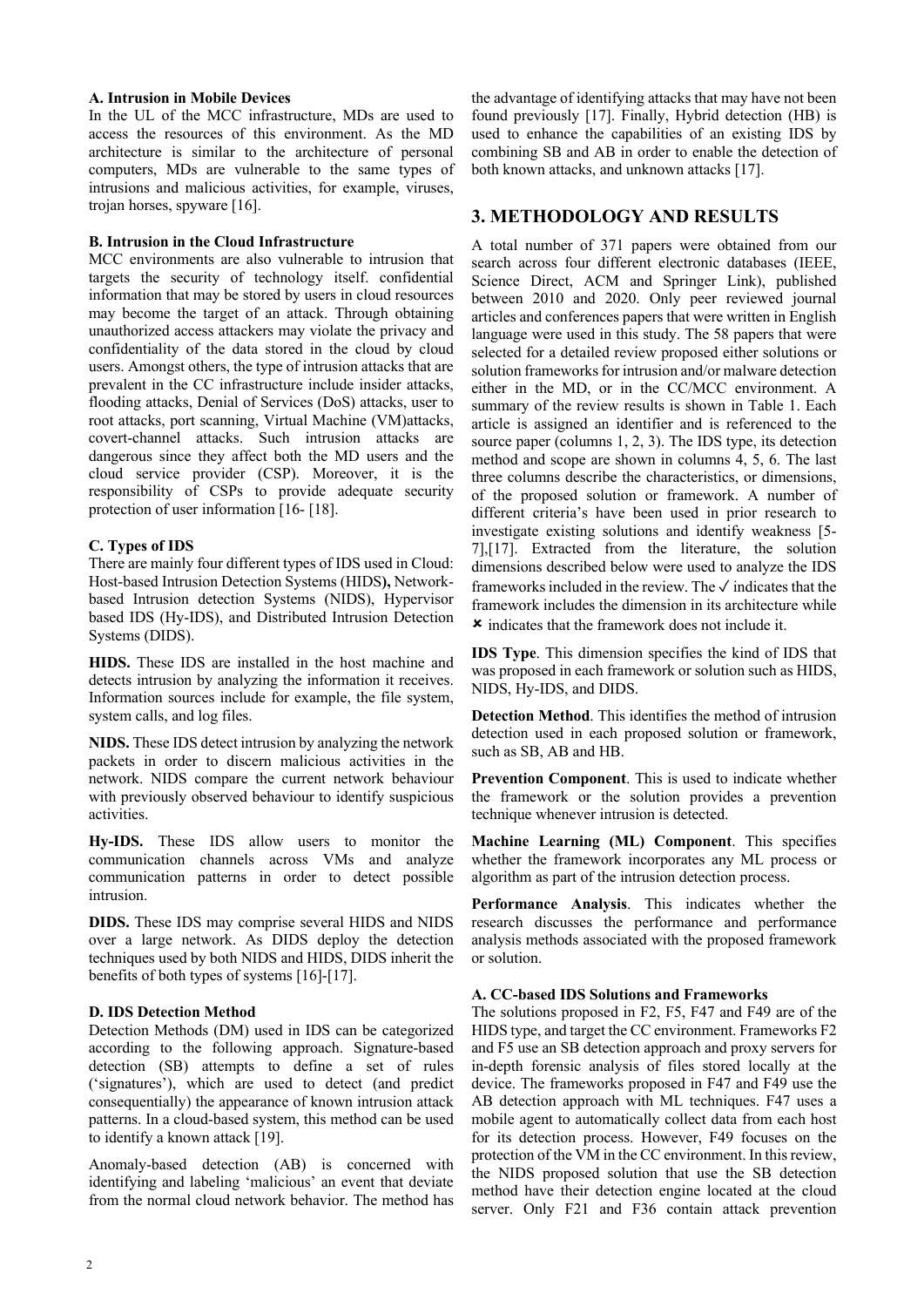modules. The solution presented in F9 uses correlated alerts for its detection process. Some of the solutions that target the CC environments have shifted the detection target to the MD node as evidenced in F20 and in F30. The solution presented in F7 enhances the SB detection method by updating new signatures automatically. The NIDS frameworks that use the AB detection method for analyzing network traffic applies various ML techniques in detecting intrusions in the CC environment. F41 and F53 are concerned with detecting DoS attacks in the CC infrastructure. Framework F56 provides a novel technique for anomaly detection using the statistical features of time series. F50 applies both supervised and unsupervised ML to improve detection and classification of attacks in the CC environment. The security approach in F43 incorporates the uses of immune mobile agents while F44 uses correlation of alerts for a more effective detection of malicious activities in a network.

The solutions in F27, F40 and F42 also uses ML techniques. The solution in F42 is concerned with the prediction of the malicious device in the cloud network while F27 relies on the identification of a network path where disruption occurs as a result of longer transmission time and reduced speed in transmission, in order to detect intrusion.

The NIDS solutions presented in F37 and F18 address security issues concerning communication using a cloudlet controller, and a Virtual Private Network (VPN), respectively. However, the frameworks presented in F12,

Table 1. Results of the analysis of the selected IDS frameworks and solutions

| ID             | Source | Year | <b>IDS Type</b> | Detection<br>Method | <b>Environment</b><br>Targeted | Component<br>Prevention | Machine<br><u>Learning</u> | Performance<br>Analysis |
|----------------|--------|------|-----------------|---------------------|--------------------------------|-------------------------|----------------------------|-------------------------|
| F1             | $[20]$ | 2011 | <b>DIDS</b>     | AB                  | $\overline{cc}$                | ×                       | ✓                          | ×                       |
| F <sub>2</sub> | $[21]$ | 2011 | <b>HIDS</b>     | SB                  | CC                             | $\checkmark$            | ×                          | ×                       |
| F <sub>3</sub> | $[22]$ | 2011 | <b>HIDS</b>     | AB                  | MD                             | ×                       | ×                          | ×                       |
| F <sub>4</sub> | $[23]$ | 2012 | <b>NIDS</b>     | HB                  | CC                             | ×                       | ✓                          | ✓                       |
| F <sub>5</sub> | $[24]$ | 2012 | <b>HIDS</b>     | SB                  | CC                             | ✓                       | ×                          | ×                       |
| F <sub>6</sub> | $[25]$ | 2012 | <b>NIDS</b>     | AB                  | CC                             | ×                       | ✓                          | ✓                       |
| F7             | $[26]$ | 2012 | <b>NIDS</b>     | SB                  | CC                             | ×                       | ×                          | ×                       |
| F8             | $[27]$ | 2012 | <b>DIDS</b>     | SB                  | CC                             | ×                       | ×                          | ×                       |
| F9             | $[28]$ | 2012 | <b>NIDS</b>     | SB                  | CC                             | ×                       | ×                          | $\pmb{\times}$          |
| F10            | $[29]$ | 2012 | <b>NIDS</b>     | HB                  | $\overline{cc}$                | ✓                       | ✓                          | ×                       |
| F11            | $[30]$ | 2013 | <b>DIDS</b>     | HB                  | MD                             | $\checkmark$            | ✓                          | ×                       |
| F12            | $[31]$ | 2013 | <b>NIDS</b>     | AB                  | CC                             | ×                       | ×                          | $\pmb{\times}$          |
| F13            | $[32]$ | 2014 | <b>HIDS</b>     | AB                  | MD                             | ✓                       | ✓                          | ✓                       |
| F14            | $[33]$ | 2014 | <b>HIDS</b>     | AB                  | MD                             | ×                       | ✓                          | ×                       |
| F15            | $[34]$ | 2014 | <b>NIDS</b>     | AB                  | MD                             | ×                       | ✓                          | ✓                       |
| F16            | $[35]$ | 2014 | <b>NIDS</b>     | AB                  | CC                             | $\pmb{\times}$          | ✓                          | ✓                       |
| F17            | $[36]$ | 2014 | <b>DIDS</b>     | HB                  | CC                             | ×                       | ✓                          | ×                       |
| F18            | $[37]$ | 2014 | <b>NIDS</b>     | AB                  | CC                             | ✓                       | ✓                          | ✓                       |
| F19            | $[39]$ | 2014 | <b>NIDS</b>     | AB                  | MD                             | ×                       | ✓                          | ✓                       |

| ID               | Source | Year | <b>IDS Type</b>         | Detection<br>Method | Environment<br>Targeted | Component<br>Prevention | <b>Machine</b><br>carning. | Performance<br>Analysis |
|------------------|--------|------|-------------------------|---------------------|-------------------------|-------------------------|----------------------------|-------------------------|
| F <sub>20</sub>  | $[40]$ | 2015 | <b>NIDS</b>             | SB                  | $_{\rm CC}$             | ×                       | ×                          | ×                       |
| F <sub>21</sub>  | $[41]$ | 2015 | <b>NIDS</b>             | SB                  | CC                      | ✓                       | ×                          | ×                       |
| F22              | $[11]$ | 2015 | $Hy$ - $\overline{IDS}$ | AB                  | MCC                     | ✓                       | ×                          | ✓                       |
| F <sub>2</sub> 3 | [42]   | 2015 | $Hy$ - $\overline{IDS}$ | SB                  | $_{\rm CC}$             | ×                       | ×                          | ✓                       |
| F24              | [43]   | 2015 | DIDS                    | AB                  | CC                      | ×                       | ✓                          | ×                       |
| F25              | $[44]$ | 2015 | Hy-IDS                  | AB                  | $_{\rm CC}$             | ×                       | ✓                          | ×                       |
| F <sub>26</sub>  | [45]   | 2015 | <b>NIDS</b>             | HB                  | $_{\rm CC}$             | ✓                       | ✓                          | ✓                       |
| F27              | [46]   | 2016 | <b>NIDS</b>             | AB                  | CC                      | ×                       | ×                          | ×                       |
| F <sub>28</sub>  | [47]   | 2016 | <b>HIDS</b>             | AB                  | MD                      | ×                       | ✓                          |                         |
| F29              | [48]   | 2016 | <b>HIDS</b>             | AB                  | MD                      | ×                       | ✓                          |                         |
| F30              | $[49]$ | 2016 | <b>NIDS</b>             | SВ                  | $_{\rm CC}$             | ×                       | ×                          |                         |
| F31              | [51]   | 2016 | <b>DIDS</b>             | HB                  | $_{\rm CC}$             | ✓                       | ×                          |                         |
| F32              | $[52]$ | 2016 | Hy-IDS                  | AB                  | СC                      | ×                       | ✓                          |                         |
| F33              | $[53]$ | 2017 | <b>DIDS</b>             | HB                  | CC                      | ✓                       | ×                          | ×                       |
| F34              | [54]   | 2017 | <b>HIDS</b>             | HB                  | MD                      | ×                       | ×                          | ✓                       |
| F35              | [55]   | 2017 | Hy-IDS                  | AB                  | $_{\rm CC}$             | ×                       | ×                          | ×                       |
| F36              | [56]   | 2017 | <b>NIDS</b>             | SB                  | CC                      | ✓                       | ×                          | ×                       |
| F37              | $[57]$ | 2019 | <b>NIDS</b>             | AB                  | CC                      | ✓                       | ×                          |                         |
| F38              | $[58]$ | 2017 | <b>DIDS</b>             | SB                  | CC                      | ✓                       | ×                          |                         |
| F39              | [59]   | 2017 | Hy-IDS                  | AB                  | CC                      | ×                       | ×                          | ×                       |
| F40              | [60]   | 2017 | NIDS                    | AB                  | $_{\rm CC}$             | ×                       | ✓                          |                         |
| F41              | $[61]$ | 2019 | NIDS                    | AB                  | $_{\rm CC}$             | ×                       | ✓                          |                         |
| F42              | $[62]$ | 2018 | <b>NIDS</b>             | AB                  | CC                      | ✓                       | 7                          |                         |
| F43              | [63]   | 2018 | NIDS                    | AB                  | CC                      | ✓                       | ×                          |                         |
| F44              | $[64]$ | 2018 | NIDS                    | AB                  | $_{\rm CC}$             | ×                       | ×                          |                         |
| F45              | $[38]$ | 2018 | <b>NIDS</b>             | AB                  | MCC                     | ×                       | ✓                          | ✓                       |
| F46              | $[65]$ | 2018 | NIDS                    | HB                  | $_{\rm CC}$             | ✓                       | ×                          | ✓                       |
| F47              | [66]   | 2018 | <b>HIDS</b>             | AB                  | $_{\rm CC}$             | ×                       | ✓                          | ✓                       |
| F48              | $[67]$ | 2018 | <b>DIDS</b>             | HB                  | СC                      | ×                       | ×                          | ✓                       |
| F49              | [68]   | 2018 | <b>HIDS</b>             | AB                  | $_{\rm CC}$             | ×                       | ✓                          | ✓                       |
| F50              | $[69]$ | 2019 | NIDS                    | AB                  | $_{\rm CC}$             | ×                       | ✓                          | ✓                       |
| F51              | $[70]$ | 2018 | NIDS                    | HВ                  | СC                      | ×                       | ✓                          | ✓                       |
| F52              | $[50]$ | 2018 | <b>NIDS</b>             | AB                  | MCC                     | ×                       | ✓                          | ✓                       |
| F53              | $[71]$ | 2019 | NIDS                    | AB                  | $\overline{cc}$         | ×                       | ✓                          | ✓                       |
| F54              | $[72]$ | 2019 | HIDS                    | AB                  | MD                      | ×                       | ✓                          | ✓                       |
| F55              | [6]    | 2019 | DIDS                    | AB                  | МСС                     | ×                       | ✓                          | ✓                       |
| F56              | $[73]$ | 2019 | <b>NIDS</b>             | AB                  | СC                      | ×                       | ×                          | ✓                       |
| F57              | [74]   | 2020 | <b>HIDS</b>             | AB                  | MD                      | ×                       | ✓                          | ✓                       |
| F58              | [75]   | 2019 | <b>HIDS</b>             | AB                  | MD                      | ×                       | ✓                          | ✓                       |

F6 and F16 analyze system calls and model the device behaviour to enable the IDS to identify attacks. The NIDS frameworks presented in F4, F10, F26, F46 and F51 apply the HB detection method to identify intrusions in the CC environment. Most of these solutions combine SNORT with ML algorithms. However, the solution in F46 uses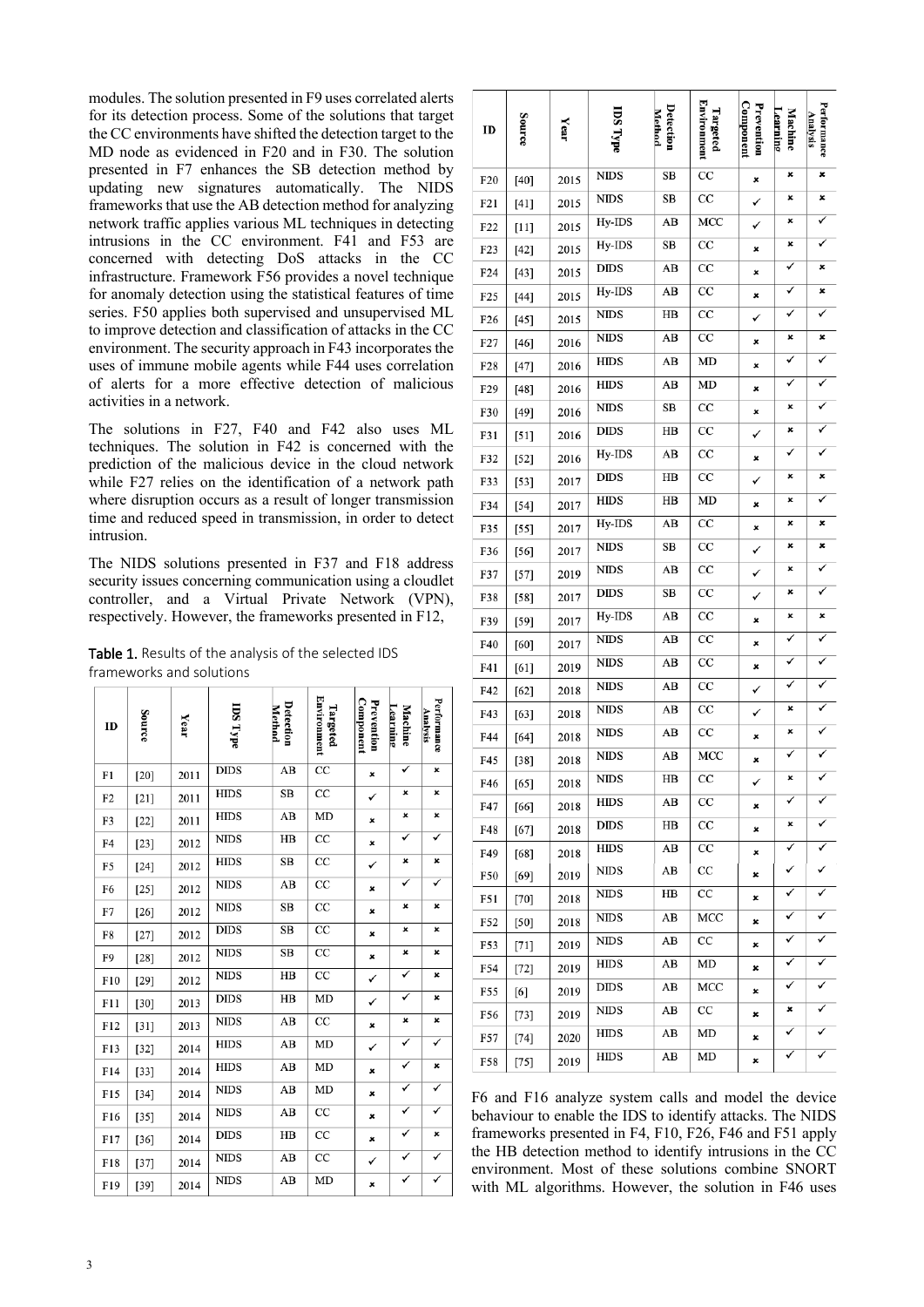honeypot technology to produce an early warning about possible threats and attacks.

The solutions presented in F23, F25, F32, F35 and F39 are Hy-IDS. Only F23 uses the SB detection method while F25, F32, F35 and F39 use the AB detection in their detection engines, located at the CC infrastructure. However, none of the Hy-IDS use a hybrid detection method. The use of mobile agents is common to these solutions. These mobile agents carry intrusion alerts from each VM in the cloud to a management server for analysis, in order to detect distributed intrusion at the hypervisor layer. The solutions presented in F38, F8, F1, F24, F17, F31, F33 and F48 are DIDS. F8 and F38 use the SB detection method. The AB detection method was used in F1 and F24. The HB detection method was applied in F17, F31, F33 and F48.

#### **B. MD-based IDS Solutions and Frameworks**

The solutions proposed in F3, F13, F14, F28, F29, F34, F54, F57, and F58 are of the HIDS type and target the MD environment. In these frameworks, the detection engines are normally located at the device level except for F13 and F14. The solution presented in F13 focuses on device resource optimization and places its detection engine at the cloud. In contract, in F14, some parts of the detection engine are located at the device level while others reside at the cloud server. The HB detection method was applied in the solution presented in F34 while the other frameworks have adopted the AB detection method. However, none of the HIDS type that target the MD environment, apply the SB detection method. In F34, the dynamic and static analysis of malicious applications in the MD node using system calls is the adopted approach. In a similar fashion, F28 extracts system calls from the applications that reside on the devices, constructs a weighted directed graph, and applies a deep learning algorithm in order to detect new attacks. Framework F54 features an autonomous detection of malicious activities related to both known and unknown attacks, using ML techniques.

The frameworks presented in F3 and F13 use locationbased services for detecting intrusion at the MD node. F14 runs a local malware detection algorithm at the MD node to check for a known malware family. The security solutions presented in F58 and F57 analyse system calls and system log files respectively, to determine if a given app is malicious or not. The security techniques in F29 revolve around using the Google Cloud Messaging service for malware detection. In this review, NIDS frameworks that target the MD environment were found in F15 and F19. Both frameworks use the AB detection method. The detection engine in F15 resides at the cloud while that of F19 resides at the device. The framework presented in F11 uses DIDS, with an HB detection approach. The detection engine in F11 resides at both the device and the cloud.

## **C. MCC-based IDS Solutions and Frameworks**

The frameworks in F22, F45, F52, and F5 target the MCC environment. F22 and F55 are of the DIDS type while F45 and F52 are of the NIDS type. All the frameworks that target the MCC environment presented in this review apply an AB detection approach, using ML techniques. Only F22 has an attack prevention module. In the framework

presented in F45, the attack detection module analyzes incoming requests and classifies each request as normal or suspicious based on a trained deep learning model. The security techniques used in F52 involve the application of principal component analysis and simulation in order to identify intrusion events in the MCC environment. The framework in F55 presents an ML-based IDS that secures data collection and data fusion in a distributed environment. The framework analyzes network traffic from different VM using a multi-layer intrusion detection approach. In the event of detected malicious activities, decisions are made about restricting access to a specific VM.

## **4. ISSUES IDENTIFIED IN THE REVIEW**

The detailed analysis of the results of the review of the selected IDS solutions and frameworks shows that most of the existing IDS solution locate their detection engine at the cloud server. Most of the existing solutions gather and correlate alerts from different nodes, and forward network traffics to the cloud for analysis using a proxy server. Some require the duplication of real-life device into an emulator at the cloud server for an in-depth analysis. These common approaches, as seen in the existing solutions, may cause additional security issues.

First, the leakage of sensitive information during the forwarding of network traffic to a proxy server. Second, the relatively low effectiveness of the approach to centralize the correlation of alerts received from various nodes; this process may consume significant time before an attack is detected. In addition, this process also requires a constant connection to the server which might be disrupted at the device layer, for example due to lack mobile network coverage. Third, most of the existing solutions have adopted AB detection methods using ML techniques. This approach is associated with a high rate of false alarms. Nevertheless, the issue of insider attacks in the CC environment remains a serious issue; applying ML and deep learning techniques may help combat this threat. Furthermore, mitigation process was seen in few works, to manage intrusion events. Finally, the security issues in the MCC environment affecting the UL and the communication channel have not received much attention. However, attackers focus their attention on the UL which is relatively more exposed due to the lack of security awareness amongst its users. Attackers may target the UL using malicious applications, code obfuscation, and repackaging of popular and legitimate apps with a malicious payload that is difficult to detect by the existing defensive techniques. The model proposed below addresses the security issues identified, especially at the UL in the MCC environment. It adopts a hybrid IDS approach.

## **5. THEPROPOSEDMODEL**

The model proposed in this paper is called MINDPRES (Mobile-Cloud Intrusion Detection and Prevention System). It aims to enhance data security at the UL in the MCC environment using dynamic analysis of the device behavior and applying ML technique at run time (Figure 1). It is described below.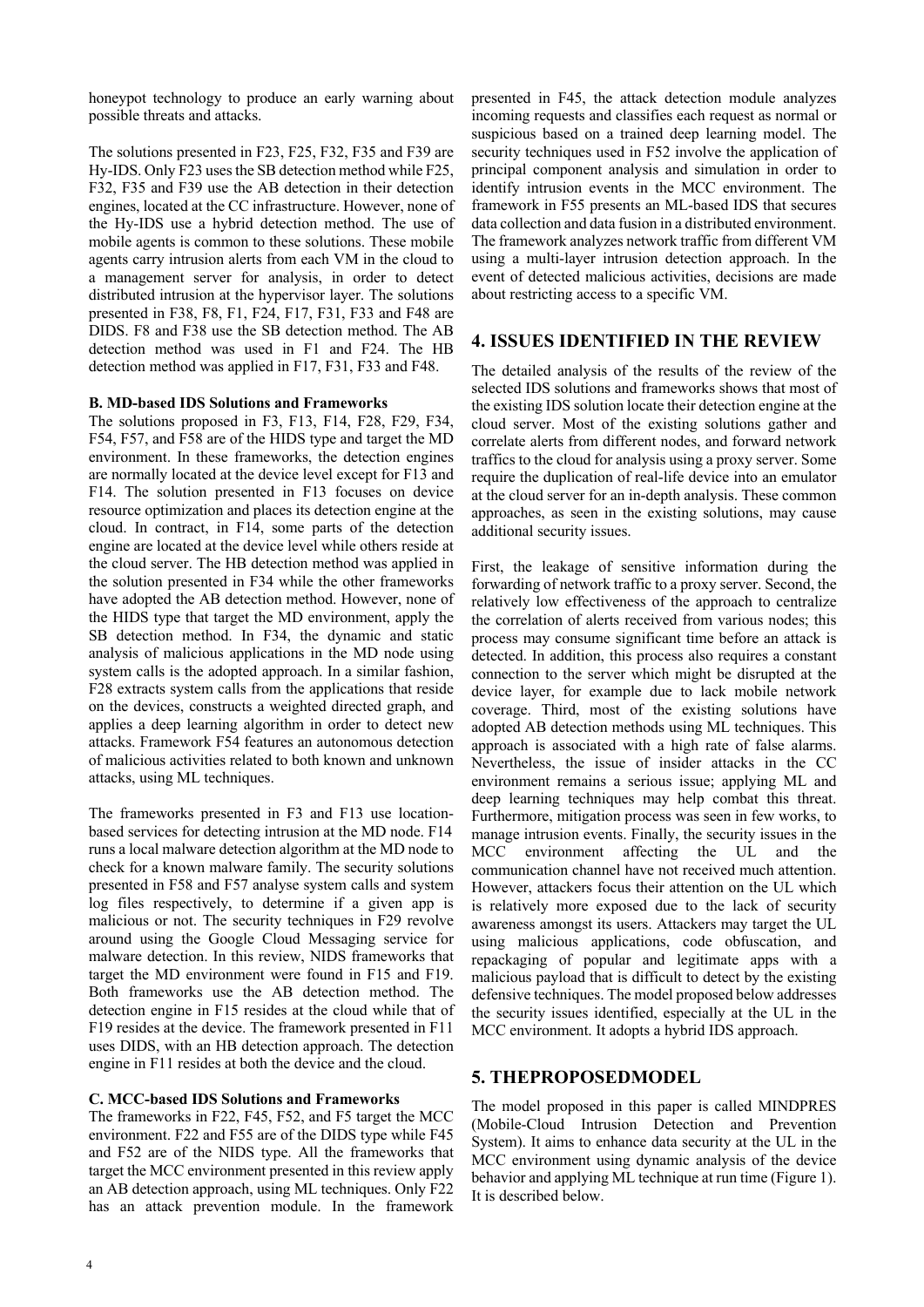

Figure 1: Mobile-Cloud Intrusion Detection and Prevention System (MINDPRES).

#### **A. Functional Description of the Model**

The model comprises three major components, namely: Application Evaluator, Detection Engine and Prevention Engine. The **application evaluator** is responsible for the preliminary assessment of each app that resides at the MD node, in order to ascertain the risk level of each userinstalled application. The application evaluator extracts detailed information about the app from the manifest file of the application at run time, including the list of requested permissions, intent, and hardware's required. The extracted information is offloaded to the cloud where a risk assessment is conducted using an ML model.

The ML model would have been trained previously using preprocessed application data collected from different sources, with different ML classification algorithms. As a result of the risk assessment, each user installed app is classified as either of high or medium or low risk level; this result is sent as feedback to the device and the suspicious app watchlist is updated accordingly. The watchlist enables MINDPRES to monitor only the user-installed app included in the watchlist database rather than all userinstalled apps. The **detection engine** uses a combination of an IDS and an Intrusion Prevention System (IPS) to safeguard the device. The HIDS dynamically monitors suspicious API calls to the device (e.g., device root access, installation of new application), and the device resource consumption (e.g., CPU usage, memory usage)) by the apps in the watchlist. The network activities of the apps in the watchlist are monitored by a NIDS, including Internet usage, requested URLs, upBytes, DownBytes, and other network activities. The device activities are monitored both when the device is active (i.e., used by its owner), and when the device is idle. The **prevention engine** in MINDPRES aims to provide an automatic mitigation process once an intrusion is detected. This will stop the execution of the detected application or block all malicious network traffic from a specific host. However, MINDPRES gives the user the flexibility to either allow the execution of the application if the user feels the application is safe for the device due to the possibility of false alarms.

#### **B. System Design Procedures**

In this phase, we intend to collect data from Android applications by downloading benign and malicious applications from different known source such as Google play store. We will submit each application to the VirusTotal engine to ascertain if the application is benign or malicious. The manifest file will be extracted from the apk of the application using the Android apk easy tool. Information from the manifest file of each application contains details of permissions requested, intent requested, and hardware resources required by each application. The collected data will be preprocessed, and a corresponding dataset will be generated. Thereafter, we will apply different data mining techniques to extract relevant features for distinguishing malicious activities in the MCC environment. instead of using all the features extracted. These relevant features will be stored in a central cloud server to build our ML model. The proposed model will be trained using different classifiers namely, Support Vector Machine, LightGbmClassifier, StochasticDualCoordinateAscentClassifier, Naive Bayes classifier and K-means classifier.

#### **C. Implementation and Evaluation Procedures**

The proposed model will be implemented using C#.net programming language with Xamarin Android in the Microsoft Visual Studio Integrated development environment. After the implementation of the propose model, the effectiveness of the proposed model will be verified with a testbed of over 1000 mobile applications that will be collected from different sources. The data collected will consists of both benign and malicious applications. These data will be pre-processed, and the data will be divided into two parts. Eighty percent of the data will be used for training and twenty percent of the data will be used for testing. The preprocessed data will be used to build an ML model for both the application evaluator and the detection engines. The evaluation procedures of the proposed model will be in two stages. First, a pre evaluation plan for the application evaluator using the confusion matrix. The classification accuracy and false alarm rate will be used as our validation metrics. The best ML classifier will be selected to build the final ML model. Second, the evaluation of the prototype system will involve real life experiment by installing the prototype system (MINDPRES) in the three devices. The apps that will be installed in each of the devices will be tested on VirusTotal to ascertain whether the app is benign or malicious. The performance overhead will be determine using a standard benchmark tool named quadrant standard edition app that is available at Google play store.

## **6. CONCLUSION AND FUTURE WORKS**

In this paper, we highlight some security issues that MCC infrastructure are faced with. The issues were identified after a comprehensive review of literature of existing IDS solutions proposed in the CC, MD and MCC environments. One of the key issues identified is the vulnerabilities of the UL. Hence a novel approach for enhancing the security of the UL in the MCC architecture name MINDPRES was proposed. MINDPRES has an application evaluator that is trained with the ML classifiers. This evaluator ascertains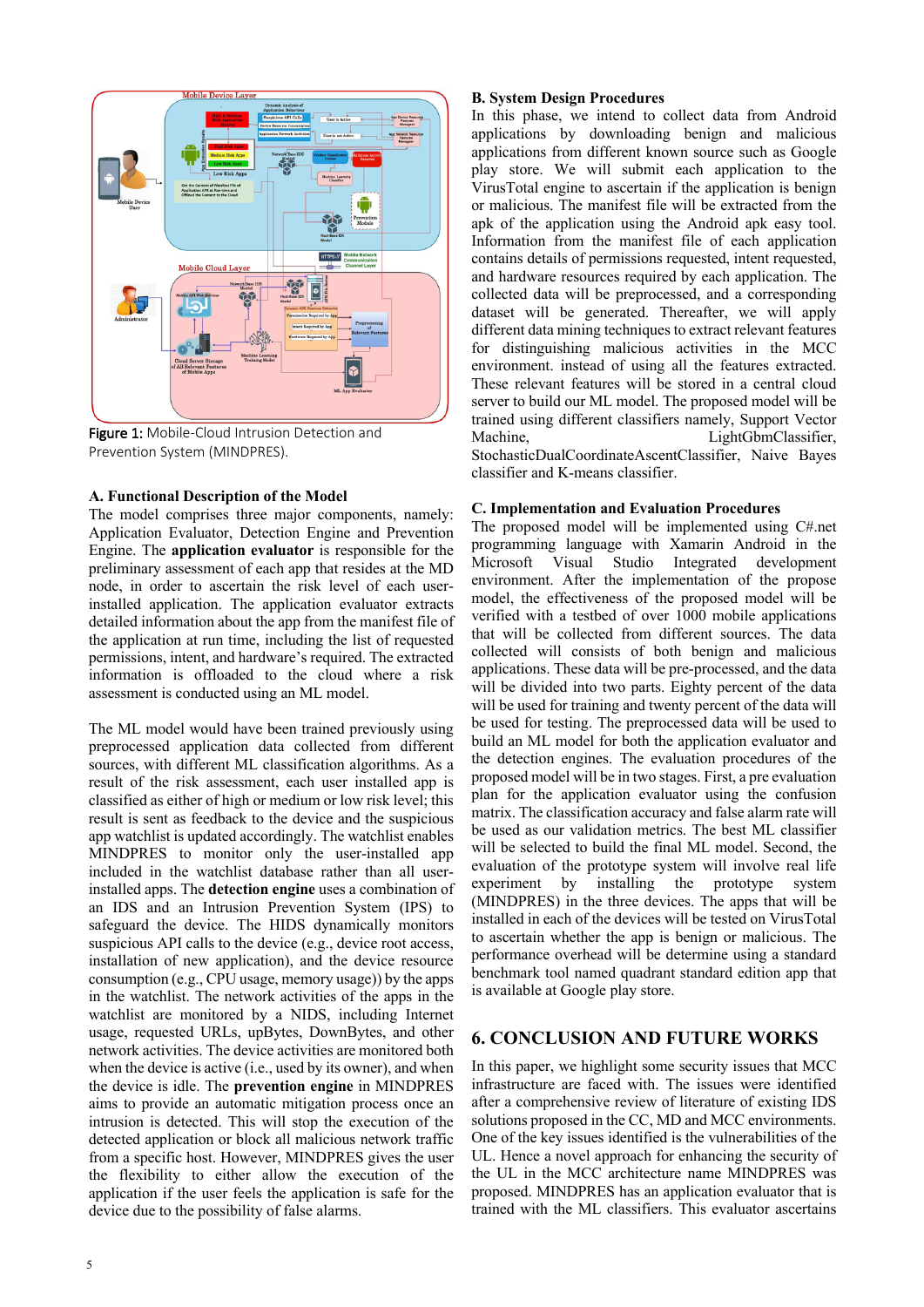the risk level of all user-installed applications that resides at the UL in the MCC environment. MINDPRES also contains a hybrid IDS that detect intrusion at the device level by constantly monitoring applications activities while the device is being used or idle and an IPS for managing intrusions detected. The proposed approach is the first of its kind in the MCC domain to the best of our knowledge. Only few works have been done using IDS and IPS in the MCC environment. Most of such work has not really focus on the UL. Also, no works in MCC has combines dynamic analysis of device behaviour at run time with user activities using ML techniques for protection of MCC resources against attacks. In our proposed model the detection engine resides locally at the device level. This eliminates the need for constant connection to a remote cloud for protection as proposed by most of the existing solution.

In the future, we intend to complete the development and implementation of the proposed model across different mobile platforms to test its effectiveness in solving security issues in the MCC environment.

## **REFERENCES**

- [1] M. Alizadeh, S. Abolfazli, M. Zamani, S. Baaaharun, and K. Sakurai, "Authentication in mobile cloud computing: A survey," *Journal of Network and Computer Applications*. 2016, doi: 10.1016/j.jnca.2015.10.005.
- [2] Vishal, B. Kaur, and S. Jangra, "Assessment of Different Security Issues, Threats with Their Detection and Prevention Security Models in Mobile Cloud Computing (MCC)," in *Communications in Computer and Information Science*, 2019, doi: 10.1007/978-981-13-3143-5\_27.
- [3] T. Bhatia and A. K. Verma, "Data security in mobile cloud computing paradigm: a survey, taxonomy and open research issues," *J. Supercomput.*, 2017, doi: 10.1007/s11227-016- 1945-y.
- [4] K. Zkik, G. Orhanou, and S. El Hajji, "Secure Mobile Multi Cloud Architecture for Authentication and Data Storage," *Int. J. Cloud Appl. Comput.*, 2017, doi: 10.4018/ijcac.2017040105.
- [5] M. B. Mollah, M. A. K. Azad, and A. Vasilakos, "Security and privacy challenges in mobile cloud computing: Survey and way ahead," *Journal of Network and Computer Applications*. 2017, doi: 10.1016/j.jnca.2017.02.001.
- [6] S. Dey, Q. Ye, and S. Sampalli, "A machine learning based intrusion detection scheme for data fusion in mobile clouds involving heterogeneous client networks," Inf. Fusion, 2019, doi: 10.1016/j.inffus.2019.01.002.
- [7] T. H. Noor, S. Zeadally, A. Alfazi, and Q. Z. Sheng, "Mobile cloud computing: Challenges and future research directions," J. Netw. Comput. Appl., 2018, doi: 10.1016/j.jnca.2018.04.018.
- [8] S. K. Khatri, Monica, and V. R. Vadi, "Biometrie based authentication and access control techniques to secure mobile cloud computing," in 2nd International Conference on Telecommunication and Networks, TEL-NET 2017, 2018, doi: 10.1109/TEL-NET.2017.8343558.
- [9] L. T. Chean, V. Ponnusamy, and S. M. Fati, "Authentication scheme using unique identification method with homomorphic encryption in Mobile Cloud Computing," in ISCAIE 2018 - 2018 IEEE Symposium on Computer

Applications and Industrial Electronics, 2018, doi: 10.1109/ISCAIE.2018.8405469.

- [10] N. Agrawal and S. Tapaswi, "A trustworthy agent-based encrypted access control method for mobile cloud computing environment," Pervasive Mob. Comput., 2019, doi: 10.1016/j.pmcj.2018.11.003.
- [11] Y. Shi, S. Abhilash, and K. Hwang, "Cloudlet mesh for securing mobile clouds from intrusions and network attacks," in Proceedings - 2015 3rd IEEE International Conference on Mobile Cloud Computing, Services, and Engineering,<br>MobileCloud 2015, 2015, doi: MobileCloud 2015, 2015, doi: 10.1109/MobileCloud.2015.15.
- [12] J. Walls and K. K. R. Choo, "A review of free cloud-based anti-malware apps for android," in Proceedings - 14th IEEE International Conference on Trust, Security and Privacy in Computing and Communications, TrustCom 2015, 2015, doi: 10.1109/Trustcom.2015.482.
- [13] R. Kumar and R. Goyal, "On cloud security requirements, threats, vulnerabilities and countermeasures: A survey," Computer Science Review. 2019, doi: 10.1016/j.cosrev.2019.05.002.
- [14] F. Idrees, M. Rajarajan, M. Conti, T. M. Chen, and Y. Rahulamathavan, "PIndroid: A novel Android malware detection system using ensemble learning methods," Comput. Secur., 2017, doi: 10.1016/j.cose.2017.03.011.
- [15] Gartner Inc., "Gartner Says Global Smartphone Sales to Only Grow 7 Per Cent in 2016," 2016.
- [16] Z. Inayat, A. Gani, N. B. Anuar, S. Anwar, and M. K. Khan, "Cloud-Based Intrusion Detection and Response System: Open Research Issues, and Solutions," Arabian Journal for Science and Engineering. 2017, doi: 10.1007/s13369-016- 2400-3.
- [17] C. Modi, D. Patel, B. Borisaniya, H. Patel, A. Patel, and M. Rajarajan, "A survey of intrusion detection techniques in Cloud," Journal of Network and Computer Applications. 2013, doi: 10.1016/j.jnca.2012.05.003.
- [18] J. Wu, L. Ding, Y. Wu, N. Min-Allah, S. U. Khan, and Y. Wang, "C2Detector: A covert channel detection framework in cloud computing," Secur. Commun. Networks, 2014, doi: 10.1002/sec.754.
- [19] A. Patel, M. Taghavi, K. Bakhtiyari, and J. Celestino Júnior, "An intrusion detection and prevention system in cloud computing: A systematic review," Journal of Network and Computer Applications. 2013, doi: 10.1016/j.jnca.2012.08.007.
- [20] S. N. Dhage, B. B. Meshram, R. Rawat, S. Padawe, M. Paingaokar, and A. Misra, "Intrusion detection system in cloud computing environment," in International Conference and Workshop on Emerging Trends in Technology 2011, ICWET 2011 - Conference Proceedings, 2011, doi: 10.1145/1980022.1980076.
- [21] A. Houmansadr, S. A. Zonouz, and R. Berthier, "A cloudbased intrusion detection and response system for mobile phones," in Proceedings of the International Conference on Dependable Systems and Networks, 2011, doi: 10.1109/DSNW.2011.5958860.
- [22] N. Ulltveit-Moe, V. A. Oleshchuk, and G. M. Køien, "Location-aware mobile intrusion detection with enhanced privacy in a 5G context," Wirel. Pers. Commun., 2011, doi: 10.1007/s11277-010-0069-6.
- [23] C. Modi, D. Patel, B. Borisanya, A. Patel, and M. Rajarajan, "A novel framework for intrusion detection in cloud," in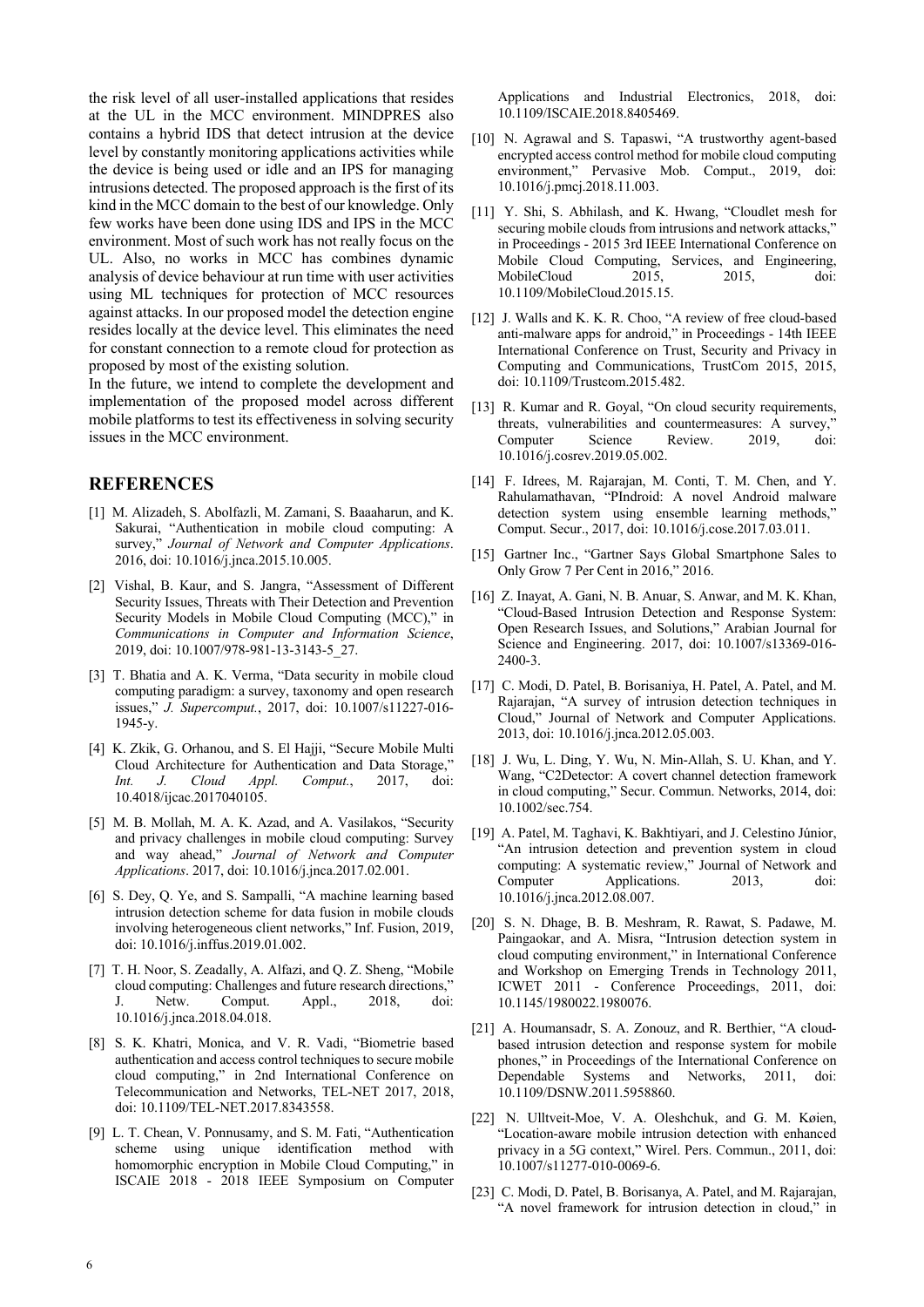Proceedings of the 5th International Conference on Security of Information and Networks, SIN'12, 2012, doi: 10.1145/2388576.2388585.

- [24] R. S. Khune and J. Thangakumar, "A cloud-based intrusion detection system for Android smartphones," in 2012 International Conference on Radar, Communication and Computing, ICRCC 2012, 2012, doi: 10.1109/ICRCC.2012.6450572.
- [25] W. Yan, "CAS: A framework of online detecting advance malware families for cloud-based security," in 2012 1st IEEE International Conference on Communications in China, ICCC 2012, 2012, doi: 10.1109/ICCChina.2012.6356881.
- [26] W. Yassin, N. I. Udzir, Z. Muda, A. Abdullah, and M. T. Abdullah, "A Cloud- based Intrusion Detection Service framework," in Proceedings 2012 International Conference on Cyber Security, Cyber Warfare and Digital Forensic, CyberSec 2012, 2012, doi: 10.1109/CyberSec.2012.6246098.
- [27] M. Ficco, S. Venticinque, and B. Di Martino, "mOSAICbased intrusion detection framework for cloud computing," in Lecture Notes in Computer Science (including subseries Lecture Notes in Artificial Intelligence and Lecture Notes in Bioinformatics), 2012, doi: 10.1007/978-3-642-33615-7\_12.
- [28] N. D. Man and E. N. Huh, "A collaborative intrusion detection system framework for cloud computing," in Lecture Notes in Electrical Engineering, 2012, doi: 10.1007/978-94-007-2911-7\_8.
- [29] A. Patel, M. Taghavi, K. Bakhtiyari, and J. Celestino, "Taxonomy and proposed architecture of intrusion detection and prevention systems for cloud computing," in Lecture Notes in Computer Science (including subseries Lecture Notes in Artificial Intelligence and Lecture Notes in Bioinformatics), 2012, doi: 10.1007/978-3-642-35362-8\_33.
- [30] R. Roshandel, P. Arabshahi, and R. Poovendran, "LIDAR: A layered intrusion detection and remediationframework for smartphones," in ISARCS 2013 - Proceedings of the 4th ACM Sigsoft International Symposium on Architecting Critical Systems, 2013, doi: 10.1145/2465470.2465475.
- [31] A. Dolgikh, Z. Birnbaum, Y. Chen, and V. Skormin, "Behavioral modeling for suspicious process detection in cloud computing environments," in Proceedings - IEEE International Conference on Mobile Data Management, 2013, doi: 10.1109/MDM.2013.90.
- [32] S. Yazji, P. Scheuermann, R. P. Dick, G. Trajcevski, and R. Jin, "Efficient location aware intrusion detection to protect mobile devices," in Personal and Ubiquitous Computing, 2014, doi: 10.1007/s00779-012-0628-9.
- [33] J. Milosevic, A. Dittrich, A. Ferrante, and M. Malek, "A resource-optimized approach to efficient early detection of mobile malware," in Proceedings - 9th International Conference on Availability, Reliability and Security, ARES 2014, 2014, doi: 10.1109/ARES.2014.51.
- [34] J. Li, L. Zhai, X. Zhang, and D. Quan, "Research of android malware detection based on network traffic monitoring," in Proceedings of the 2014 9th IEEE Conference on Industrial Electronics and Applications, ICIEA 2014, 2014, doi: 10.1109/ICIEA.2014.6931449.
- [35] F. Idrees and R. Muttukrishnan, "War against mobile malware with cloud computing and machine learning forces," in 2014 IEEE 3rd International Conference on Cloud Networking, CloudNet 2014, 2014, doi: 10.1109/CloudNet.2014.6969008.
- [36] S. Manthira Moorthy and M. Roberts Masillamani, "Intrusion detection in cloud computing implementation of (SAAS and IAAS) using grid environment," in Advances in Intelligent Systems and Computing, 2014, doi: 10.1007/978- 81-322-1299-7\_6.
- [37] V. A. Pandian and T. G. Kumar, "A Novel Cloud Based NIDPS for Smartphones," in Communications in Computer and Information Science, 2014, doi: 10.1007/978-3-642- 54525-2\_42.
- [38] K. K. Nguyen, D. T. Hoang, D. Niyato, P. Wang, D. Nguyen, and E. Dutkiewicz, "Cyberattack detection in mobile cloud computing: A deep learning approach," in IEEE Wireless Communications and Networking Conference, WCNC, 2018, doi: 10.1109/WCNC.2018.8376973.
- [39] Y. Qi, M. Cao, C. Zhang, and R. Wu, "A design of network behavior-based malware detection system for android," in Lecture Notes in Computer Science (including subseries Lecture Notes in Artificial Intelligence and Lecture Notes in Bioinformatics), 2014, doi: 10.1007/978-3-319-11194-0\_52.
- [40] M. Kumar and M. Hanumanthappa, "Cloud based intrusion detection architecture for smartphones," in ICIIECS 2015 - 2015 IEEE International Conference on Innovations in Information, Embedded and Communication Systems, 2015, doi: 10.1109/ICIIECS.2015.7193252.
- [41] T. M. Marengereke and K. Sornalakshmi, "Cloud based security solution for android smartphones," in IEEE International Conference on Circuit, Power and Computing Technologies, ICCPCT 2015, 2015, doi: 10.1109/ICCPCT.2015.7159512.
- [42] Y. Mehmood, M. A. Shibli, A. Kanwal, and R. Masood, "Distributed intrusion detection system using mobile agents in cloud computing environment," in Proceedings - 2015 Conference on Information Assurance and Cyber Security, CIACS 2015, 2016, doi: 10.1109/CIACS.2015.7395559.
- [43] H. Toumi, M. Talea, K. Sabiri, and A. Eddaoui, "Toward a trusted framework for cloud computing," in Proceedings of 2015 International Conference on Cloud Computing Technologies and Applications, CloudTech 2015, 2015, doi: 10.1109/CloudTech.2015.7337013.
- [44] A. Fischer et al., "CloudIDEA: A malware defense architecture for cloud data centers," in Lecture Notes in Computer Science (including subseries Lecture Notes in Artificial Intelligence and Lecture Notes in Bioinformatics), 2015, doi: 10.1007/978-3-319-26148-5\_40.
- [45] C. N. Modi, "Network Intrusion Detection in Cloud Computing," in Emerging Research in Computing, Information, Communication and Applications, 2015.
- [46] T. Singh, S. Verma, V. Kulshrestha, and S. Katiyar, "Intrusion detection system using genetic algorithm for cloud," in ACM International Conference Proceeding Series, 2016, doi: 10.1145/2905055.2905175.
- [47] S. Hou, A. Saas, L. Chen, and Y. Ye, "Deep4MalDroid: A deep learning framework for android malware detection based on Linux kernel system call graphs," in Proceedings - 2016 IEEE/WIC/ACM International Conference on Web Intelligence Workshops, WIW 2016, 2017, doi: 10.1109/WIW.2016.15.
- [48] W. G. Hatcher, D. Maloney, and W. Yu, "Machine learningbased mobile threat monitoring and detection," in 2016 IEEE/ACIS 14th International Conference on Software Engineering Research, Management and Applications, SERA 2016, 2016, doi: 10.1109/SERA.2016.7516130.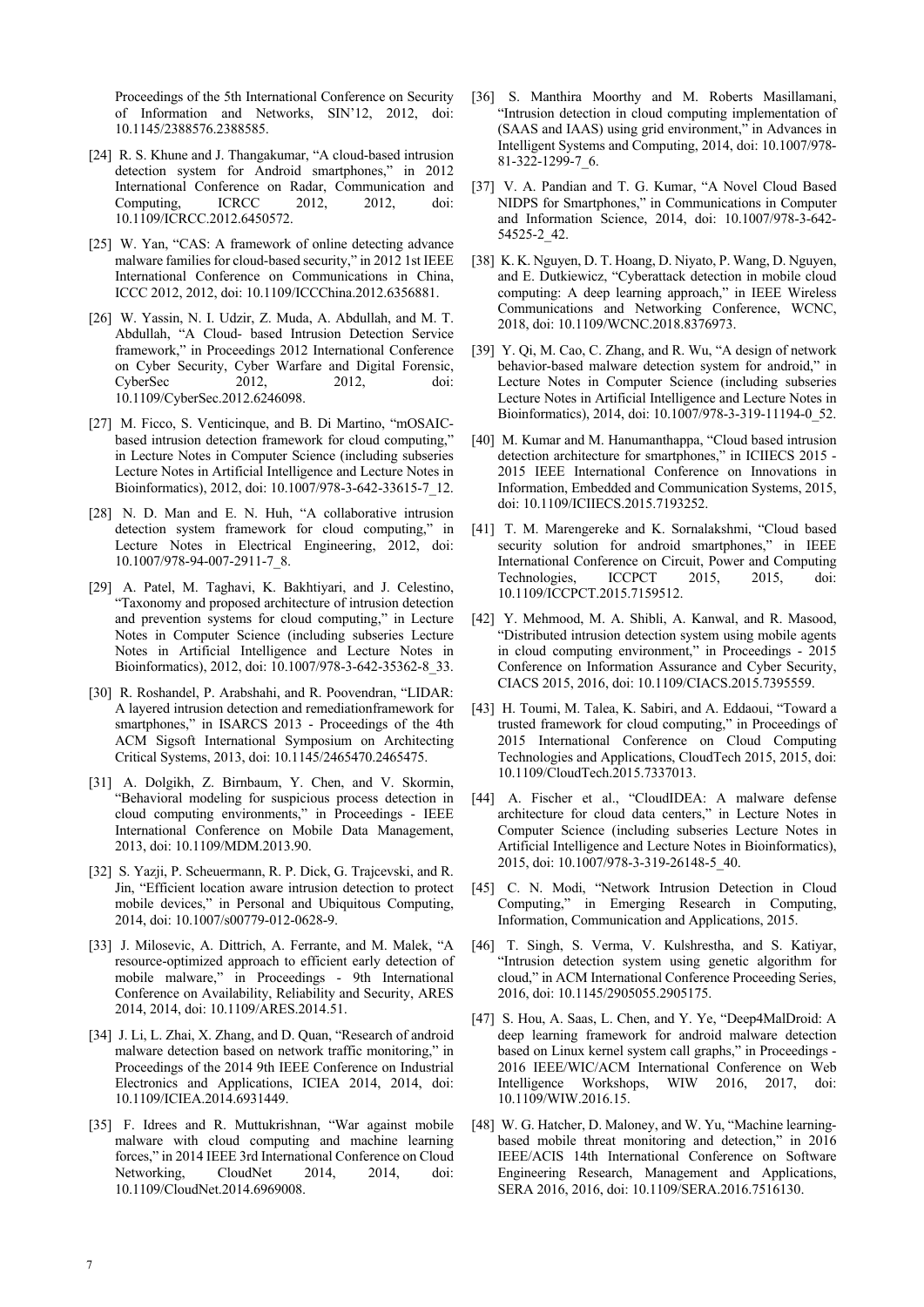- [49] T. Dbouk, A. Mourad, H. Otrok, and C. Talhi, "Towards adhoc cloud based approach for mobile intrusion detection," in International Conference on Wireless and Mobile Computing, Networking and Communications, 2016, doi: 10.1109/WiMOB.2016.7763251.
- [50] K. Peng, L. Zheng, X. Xu, T. Lin, and V. C. M. Leung, "Balanced iterative reducing and clustering using hierarchies with principal component analysis (PBirch) for intrusion detection over big data in mobile cloud environment," in Lecture Notes in Computer Science (including subseries Lecture Notes in Artificial Intelligence and Lecture Notes in Bioinformatics), 2018, doi: 10.1007/978-3-030-05345-1\_14.
- [51] H. A. Kholidy, A. Erradi, S. Abdelwahed, and F. Baiardi, "A risk mitigation approach for autonomous cloud intrusion response system," Computing, 2016, doi: 10.1007/s00607- 016-0495-8.
- [52] N. Pandeeswari and G. Kumar, "Anomaly Detection System in Cloud Environment Using Fuzzy Clustering Based ANN," Mob. Networks Appl., 2016, doi: 10.1007/s11036-015-0644 x.
- [53] U. Nagar, X. He, P. Nanda, and Z. Tan, "A Framework for Data Security in Cloud using Collaborative Intrusion Detection Scheme," in ACM International Conference Proceeding Series, 2017, doi: 10.1145/3136825.3136905.
- [54] F. Tong and Z. Yan, "A hybrid approach of mobile malware detection in Android," J. Parallel Distrib. Comput., 2017, doi: 10.1016/j.jpdc.2016.10.012.
- [55] A. Nezarat, "A Game Theoretic Method for VM-To-Hypervisor Attacks Detection in Cloud Environment," in Proceedings - 2017 17th IEEE/ACM International Symposium on Cluster, Cloud and Grid Computing, CCGRID 2017, 2017, doi: 10.1109/CCGRID.2017.138.
- [56] D. Moloja and N. Mpekoa, "Towards a cloud intrusion detection and prevention system for M-voting in South Africa," in International Conference on Information Society, i-Society 2017, 2018, doi: 10.23919/i-Society.2017.8354666.
- [57] V. Balamurugan and R. Saravanan, "Enhanced intrusion detection and prevention system on cloud environment using hybrid classification and OTS generation," Cluster Comput., 2019, doi: 10.1007/s10586-017-1187-7.
- [58] H. Idrissi, M. Ennahbaoui, S. El Hajji, and E. M. Souidi, "A secure cloud- based IDPS using cryptographic traces and revocation protocol," in Lecture Notes in Computer Science (including subseries Lecture Notes in Artificial Intelligence and Lecture Notes in Bioinformatics), 2017, doi: 10.1007/978-3- 319-55589-8\_24.
- [59] A. Nezarat and Y. Shams, "A game theoretic-based distributed detection method for VM-to-hypervisor attacks in cloud environment," J. Supercomput., 2017, doi: 10.1007/s11227-017-2025-7.
- [60] S. Raja and S. Ramaiah, "An Efficient Fuzzy-Based Hybrid System to Cloud Intrusion Detection," Int. J. Fuzzy Syst., 2017, doi: 10.1007/s40815-016-0147- 3.
- [61] S. Velliangiri and J. Premalatha, "Intrusion detection of distributed denial of service attack in cloud," Cluster Comput., 2019, doi: 10.1007/s10586-017- 1149-0.
- [62] A. S. Sohal, R. Sandhu, S. K. Sood, and V. Chang, "A cybersecurity framework to identify malicious edge device in fog computing and cloud-of- things environments," Comput. Secur., 2018, doi: 10.1016/j.cose.2017.08.016.
- [63] Y. Li, M. Du, and J. Xu, "A New Distributed Intrusion Detection Method Based on Immune Mobile Agent," in Proceedings - 2018 6th International Conference on Advanced Cloud and Big Data, CBD 2018, 2018, doi: 10.1109/CBD.2018.00046.
- [64] S. Ghribi, A. M. Makhlouf, and F. Zarai, "C-DIDS: A Cooperative and Distributed Intrusion Detection System in Cloud environment," in 2018 14th International Wireless Communications and Mobile Computing Conference, IWCMC 2018, 2018, doi: 10.1109/IWCMC.2018.8450478.
- [65] S. Ravji and M. Ali, "Integrated Intrusion Detection and Prevention System with Honeypot in Cloud Computing," in Proceedings - 2018 International Conference on Computing, Electronics and Communications Engineering, iCCECE 2018, 2019, doi: 10.1109/iCCECOME.2018.8658593.
- [66] T. Qin, R. Chen, L. Wang, and C. He, "LMHADC: Lightweight method for host based anomaly detection in cloud using mobile agents," in 2018 IEEE Conference on Communications and Network Security, CNS 2018, 2018, doi: 10.1109/CNS.2018.8433208.
- [67] O. Achbarou, M. A. El Kiram, O. Bourkoukou, and S. Elbouanani, "A multi- agent system-based distributed intrusion detection system for a cloud computing," in Communications in Computer and Information Science, 2018, doi: 10.1007/978-3-030-02852-7\_9.
- [68] E. Besharati, M. Naderan, and E. Namjoo, "LR-HIDS: logistic regression host-based intrusion detection system for cloud environments," J. Ambient Intell. Humaniz. Comput., 2018, doi: 10.1007/s12652-018-1093-8.
- [69] H. Kim, J. Kim, Y. Kim, I. Kim, and K. J. Kim, "Design of network threat detection and classification based on machine learning on cloud computing," Cluster Comput., 2019, doi: 10.1007/s10586-018-1841-8.
- [70] C. Modi and D. Patel, "A feasible approach to intrusion detection in virtual network layer of Cloud computing," Sadhana - Acad. Proc. Eng. Sci., 2018, doi: 10.1007/s12046- 018-0910-2.
- [71] R. Rajendran, S. V. N. Santhosh Kumar, Y. Palanichamy, and K. Arputharaj, "Detection of DoS attacks in cloud networks using intelligent rule based classification system," Cluster Comput., 2019, doi: 10.1007/s10586-018-2181- 4.
- [72] J. Ribeiro, G. Mantas, F. B. Saghezchi, J. Rodriguez, S. J. Shepherd, and R. A. Abd-Alhameed, "Towards an autonomous host-based intrusion detection system for android mobile devices," in Lecture Notes of the Institute for Computer Sciences, Social-Informatics and Telecommunications Engineering, LNICST, 2019, doi: 10.1007/978-3-030-05195-2\_14.
- [73] Y. Weng and L. Liu, "A Collective Anomaly Detection Approach for Multidimensional Streams in Mobile Service Security," IEEE Access, 2019, doi: 10.1109/ACCESS.2019.2909750.
- [74] J. Ribeiro, F. B. Saghezchi, G. Mantas, J. Rodriguez, S. J. Shepherd, and R. A. Abd-Alhameed, "An Autonomous Host-Based Intrusion Detection System for Android Mobile Devices," Mob. Networks Appl., 2020, doi: 10.1007/s11036- 019-01220-y.
- [75] Q. Zhou, F. Feng, Z. Shen, R. Zhou, M. Y. Hsieh, and K. C. Li, "A novel approach for mobile malware classification and detection in Android systems," Multimed. Tools Appl., 2019, doi: 10.1007/s11042-018-6498-z.